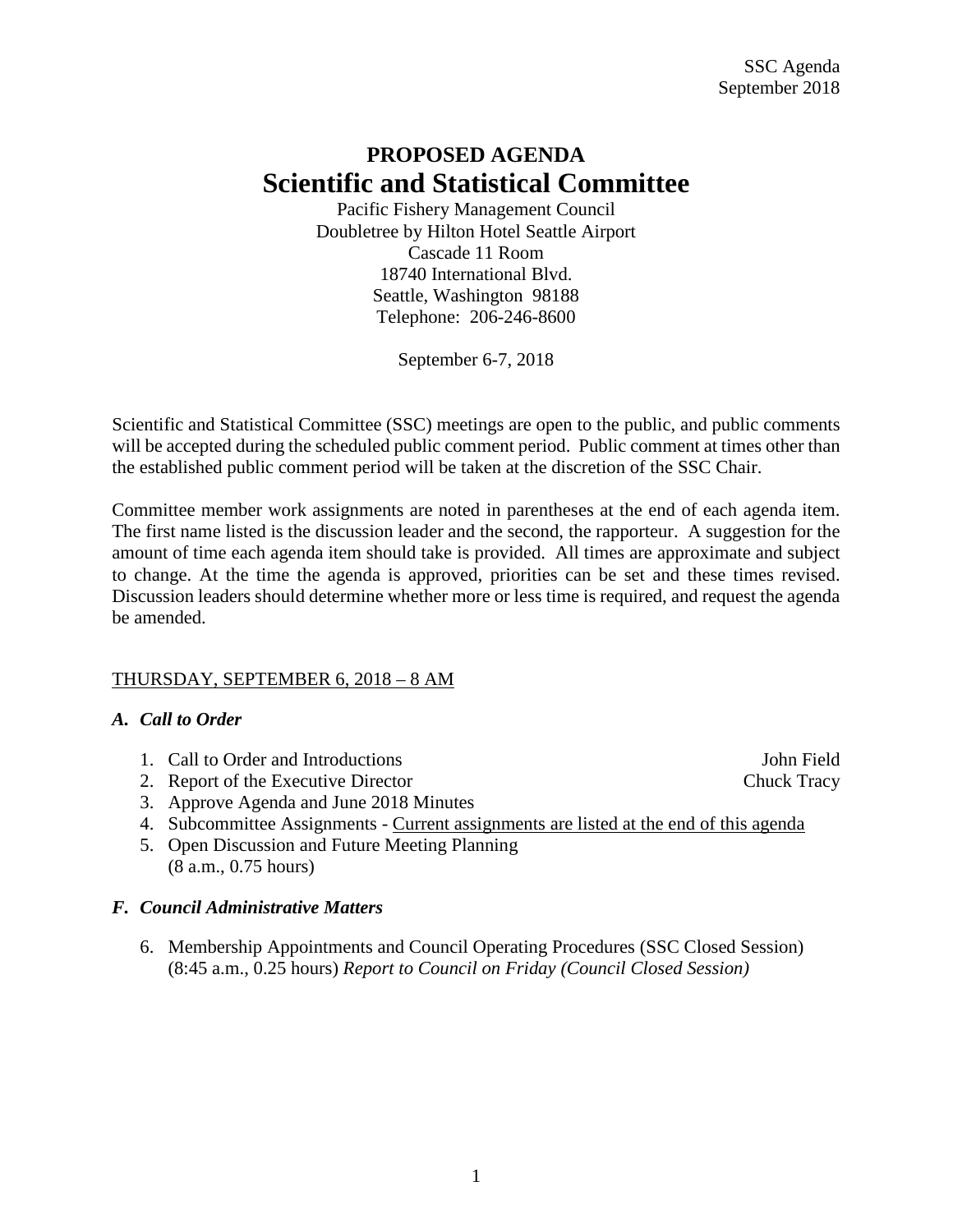#### *E. Salmon Management*

|                              |  | 1. Salmon Methodology Review – Final Topic Selection<br>(9 a.m., 1 hour; <b>Johnson, Byrne</b> ) Report to Council on Friday            | Galen Johnson |  |  |  |  |  |
|------------------------------|--|-----------------------------------------------------------------------------------------------------------------------------------------|---------------|--|--|--|--|--|
|                              |  | F. Council Administrative Matters, Continued                                                                                            |               |  |  |  |  |  |
|                              |  | 1. Research and Data Needs Document – Final Adoption<br>(10 a.m., 1.5 hours; Key, Satterthwaite) Report to Council on Friday            | John DeVore   |  |  |  |  |  |
|                              |  | G. Ecosystem Management                                                                                                                 |               |  |  |  |  |  |
|                              |  | 2. Fishery Ecosystem Plan Five-Year Review – Scoping<br>(11:30 a.m., 1 hour; <b>Harte, Shelton</b> ) Report to Council on Saturday      | Dan Holland   |  |  |  |  |  |
| LUNCH (12:30 p.m.-1:30 p.m.) |  |                                                                                                                                         |               |  |  |  |  |  |
|                              |  | 3. Climate and Communities Initiative Update<br>(1:30 p.m., 1 hour; Brown, Speir) Report to Council on Saturday                         | Dan Holland   |  |  |  |  |  |
|                              |  | I. Groundfish Management                                                                                                                |               |  |  |  |  |  |
|                              |  | 6. Science Improvement Report<br>Dave Sampson and John Field<br>(2:30 p.m.; 1 hour; <b>Budrick, Hamel</b> ) Report to Council on Monday |               |  |  |  |  |  |

#### PUBLIC COMMENT PERIOD

3 p.m. (or immediately following Agenda Item I.6)

Public comments, including comments on issues not on the agenda, are accepted at this time.

#### *A. SSC Administrative Matters, Continued*

6. Review Statements (Following public comment period)

#### FRIDAY, SEPTEMBER 7, 2018 – 8 AM

#### *A. SSC Administrative Matters, Continued*

7. Review Statements (8 a.m., 1 hour)

#### *H. Highly Migratory Species Management*

5. Drift Gillnet Performance Metrics Methodology Jim Carretta (9 a.m., 1 hour; **Sharma, Berger**) *Report to Council on Sunday*